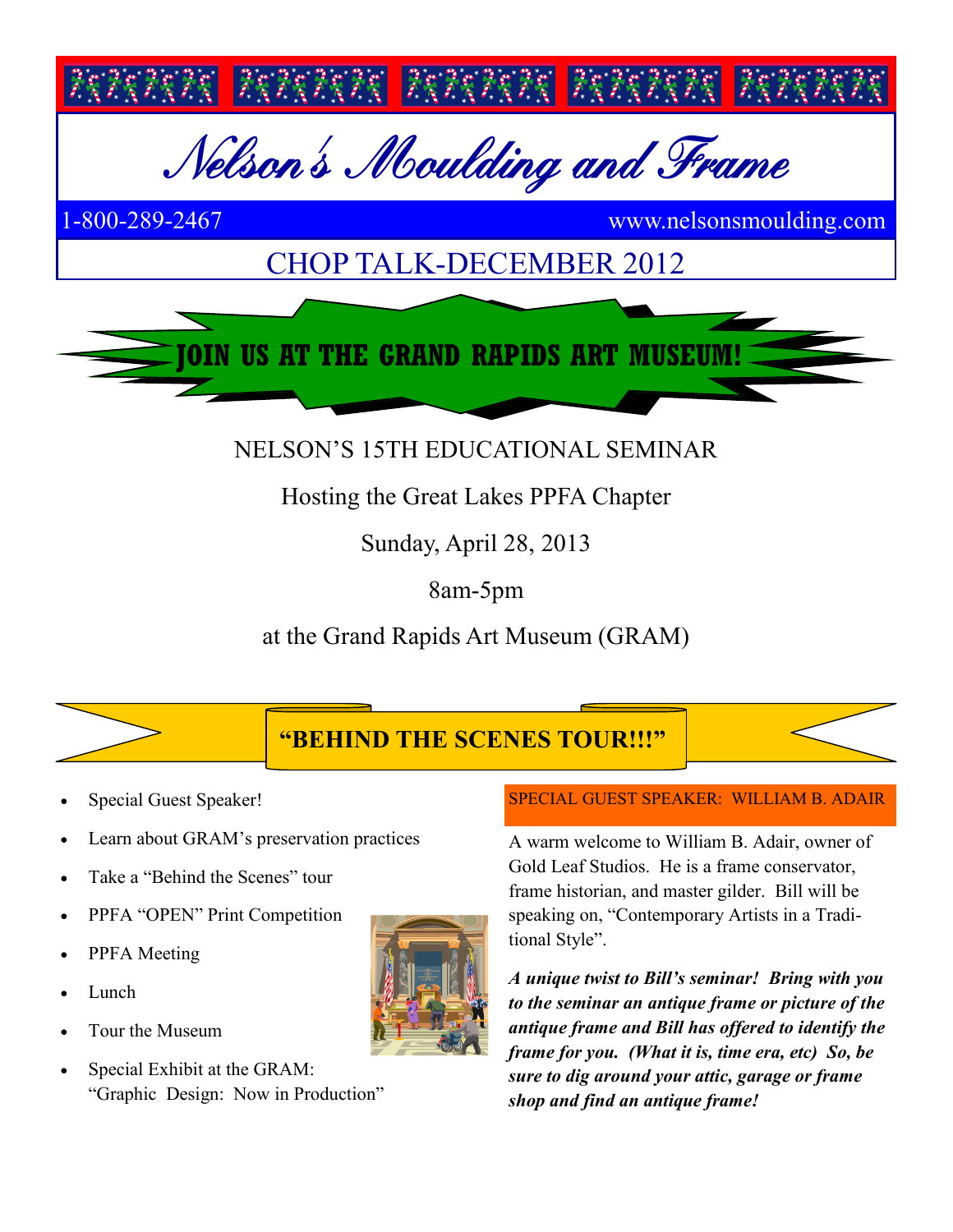### **"BEHIND THE SCENES" TOUR**



**EDUCATIONAL SPEAKER William B. Adair**



William B. Adair is a frame conservator, frame historian, and master gilder. He began his career in frame conservation at the Smithsonian Institution's National Portrait Gallery, where he became fascinated with gilding and the history of frames. In 1975, the Smithsonian awarded Adair a grant to travel to Europe to learn about tools and techniques from the few remaining master gilders working in the Renaissance tradition.

William founded Gold Leaf Studios in 1982. Gold Leaf Studio is an internationally recognized authority on frame fabrication, conservation, gilding and large-scale architectural gilding.

Bill will present, "Contemporary Artists Painting in a Traditional Style". This talk will put in historical context for plein air, realist and even abstract painters, based on the concept that the frame should be like camouflage. It should be a supporting actor to the main event. At the same time, the frame should exhibit the qualities of balance and harmony, through proportion of molding, color, tone and texture.

*Bring in that Antique frame for Bill to give you information on!*



A welcome to representatives of Bainbridge, Crescent and Tru Vue. All three companies will give an overview of new products and will be available for questions before the seminar and during lunch.



### **PPFA MEETING**

A lovely lunch will be provided in the Auditorium room of the Grand Rapids Art Museum

Welcome Chris Overvoorde, a docent at GRAM. He will do a presentation on GRAM's preservation practices.

**PRESERVATION**

**LUNCH**

It is our honor to once again host the PPFA meeting. The Professional Picture Framing Association is essential to framers. Being a member ensures your customers that you are a professional. Customized work of any kind requires education, skill, and experience which will place you above competitive big box stores. PPFA offers it's members ongoing education, research classes and competitions. There is also an "on-line" support system for framers who have questions. Nelson's Moulding is a member of the PPFA and would like to extend new memberships, at no cost, to those individuals who have not ever been a member of the PPFA or who have not been a current member in the last three years.

What a fantastic opportunity to be able to see first hand what conservationists do to preserve original works of art. Step through the entire process from unloading the art at the back dock, to the freight elevator, the lighting, print room and so on. GRAM will set up a frame to "show" us how they handle the preservation of their works of art.

Welcome to Chris Overvoorde, an esteemed docent at GRAM. Chris will be speaking on the preservation practices of GRAM as a lead in before our "behind the scenes" tour.

Chris is a former Art Professor of Calvin College, practicing artist, and has assisted curatorial in various projects. Join us for this once in a lifetime opportunity!

### **EARLY BIRD SPECIALS!**

*Sign up early and save!*

#### *Register early for our April 28th seminar and save money.*

December, January, February and March is \$30 for the first person from the shop and \$15 for each additional person attending.

April sign up is \$40 for the first person from the shop and \$15 for each additional person attending.

#### **PRINT FRAME COMPETITION**

Nelson's will hold the Great Lakes Chapter's PPFA "OPEN" Print Frame Competition. In the "OPEN" Print competition, framers may frame any item, image, object or collection of the framer's choice that meets the requirements of an unrestricted open topic.

There will be two to three PPFA Judges to determine the winners and a popular vote by your peers.

What a great opportunity to gain experience and get feedback on your framing skills.

For more information, contact:

Rob Gulf, CPF Knollwood Art Frames=248-626-9844

Patrice Marquardt, CPF Marshall Framing Studio=269-781-7157

or GreatLakes\_PPFA@sbcglobal.net



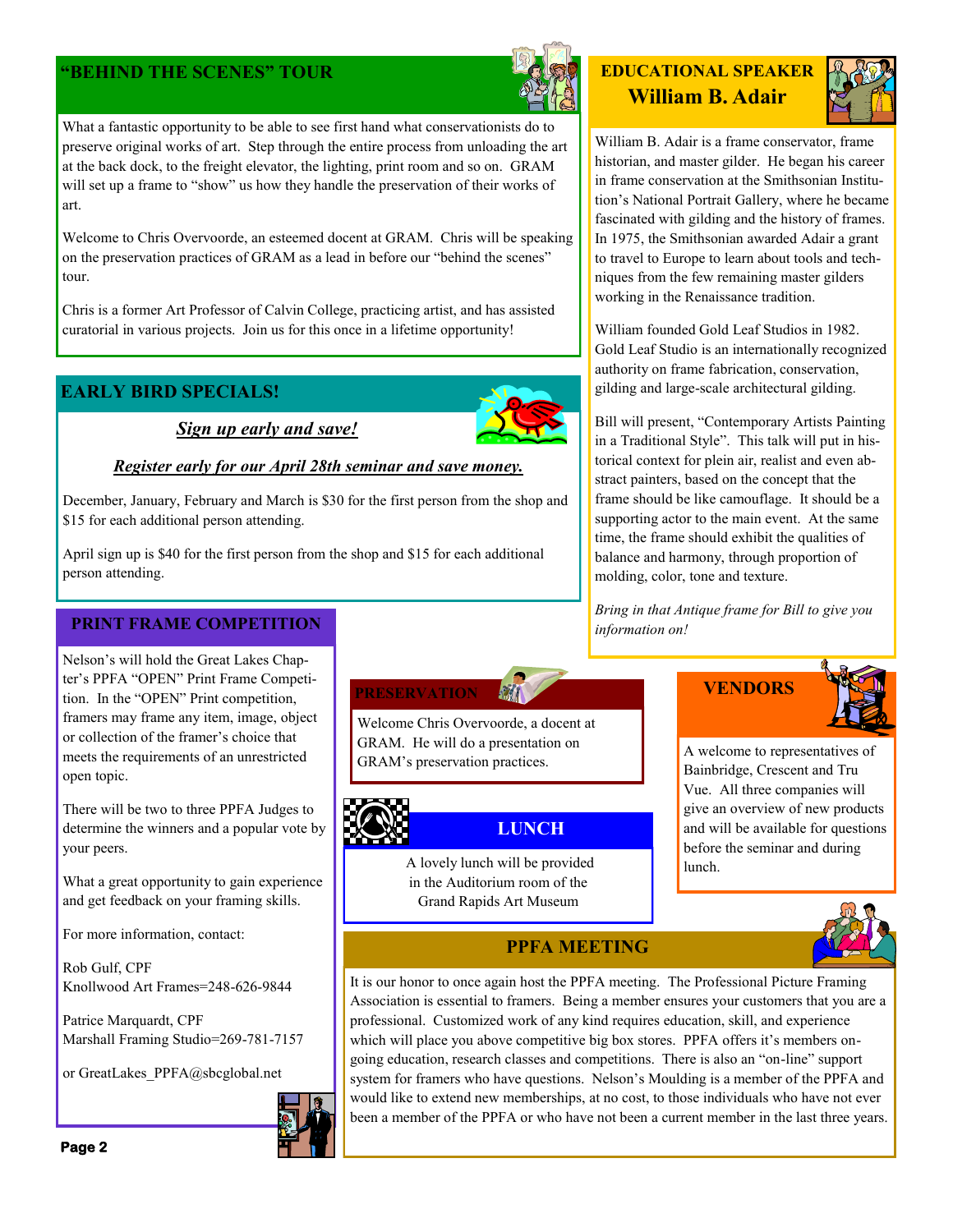OW45 Signature Collection

The Signature collection is strong, bold and at the same time exhumes an air of sophisticated elegance.

The confident, rugged appeal of the Ebony Tone Veneer with its bold grain and the touch of rugged edges gives it an old world style. The beauty and elegance of the Mahogany Okoume Veneer will enhance whatever it touches, so pleasing to the eye.

The generous width of this moulding demands attention on so many of your fine works of art. Nelson's designed this collection with an extra rabbet depth, giving you the space you need to fit mats, glass and backing board. A must have collection for any framing wall.

The Signature Collection will continue to develop and grow as we add additional larger mouldings in a variety of styles.



L-3365 Ebony Tone Veneer L-3364 Mahogany Okoume Veneer

Width 3 3/8 x Height 1 3/8 x Rabbet 5/8

### **HAPPY HOLIDAYS TO ALL FROM EVERYONE AT NELSON'S!!!**

Every year we take the time to look back and count our blessings. We are thankful to have each of you as a customer and enjoy our phone conversations and visits to your shops. We would like to wish each and every one of you a wonderful holiday season! Enjoy time with your family and friends.

Nelson's will be closed Christmas Eve, Christmas Day, New Year's Eve and New Year's Day so that we can also enjoy time with our families and friends.

### **One of those days for us…..saves some money for you!**



Nelson's had one of those days where a shipment of moulding came in that didn't match our samples, so, we decided to give you the opportunity to scoop it up at a great length price!

Call for special pricing!

| Item#  | Cost per foot | Footage |
|--------|---------------|---------|
| $X-1$  |               | 988     |
| $X-40$ |               | 1,181   |
| $X-41$ |               | 532     |
| $X-42$ |               | 1,448   |
| $X-43$ |               | 450     |

### **EQUIPMENT FOR SALE!**

FLETCHER 5100 V-Nailer \$390, C&H 40" Manual Matcutter \$490, Call Joe @ 231-256-8852.

VACUUM MOUNT Vac U Seal, 36x46, cold, \$500. Call Mike @ 810-516-9580.

ART GALLERY & Frame Shop for sale (\$55,000) in "Heart" of Brevard, NC. Owners retiring after 21 years. Price includes retail and framing inventory; furniture; fixtures & equipment. Art work is also available. Website would convey as well as contracts with over 400 artists. Contact owner at 828-507-7388. www.galleryonmain.net.